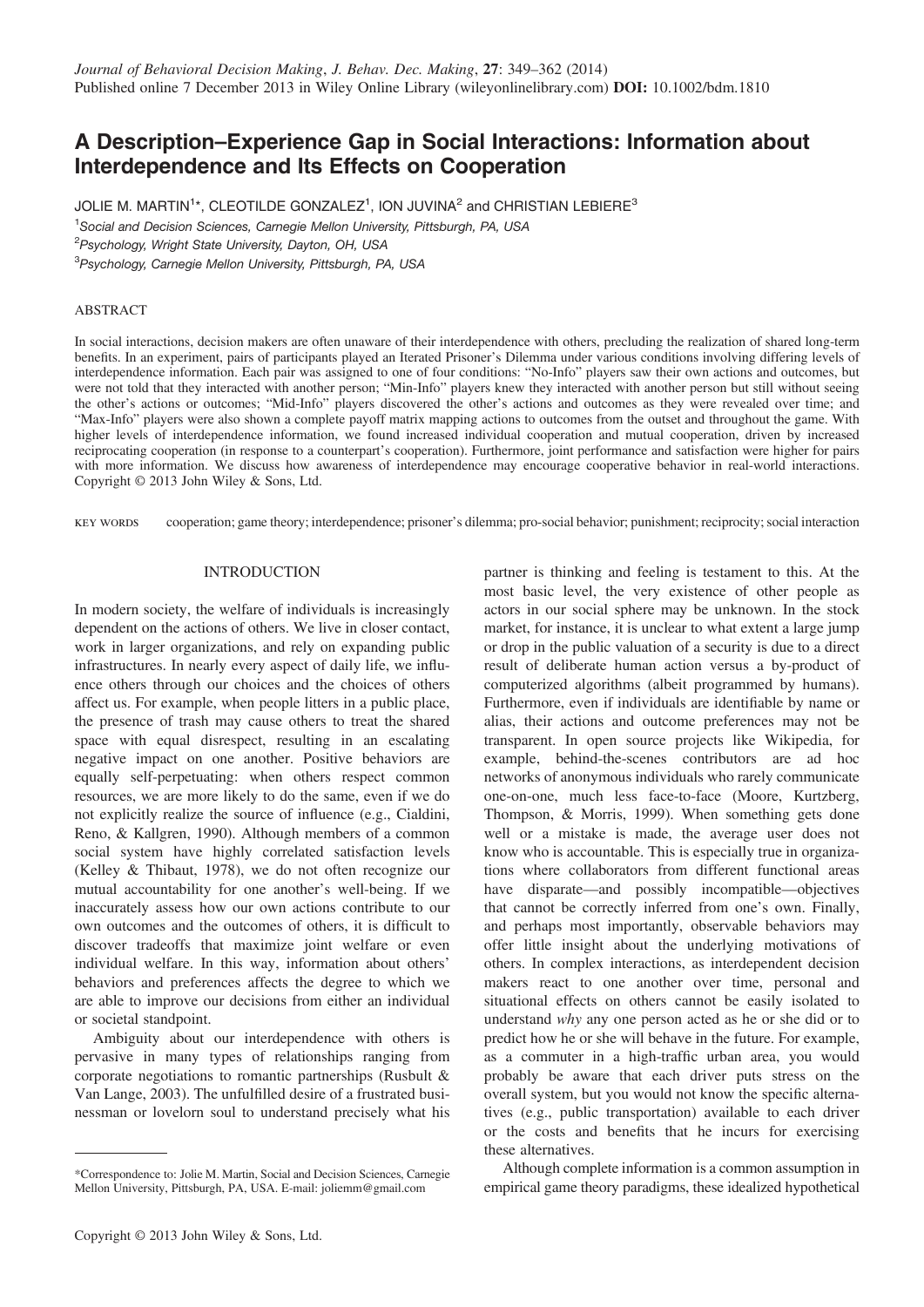scenarios do not adequately reflect the types of uncertainty that people face in real-world social interactions. In reality, decision makers usually understand their interdependence with others only through experience, by the observation of actions and outcomes in repeated interpersonal encounters. Here, we directly test how behavior differs in social interactions based on the amount of descriptive information that decision makers have at their disposal regarding the actions and payoffs of others.

Extrapolating from research on risk-taking in individual choice, we expect to see differences in cooperative behavior, which is one type of social risk, between interactions including descriptive social information compared with those informed by individual experience alone. One prominent finding from this literature is a "description–experience gap" indicating that individual risky choice depends on how information is presented (Hertwig, Barron, Weber, & Erev, 2004): whether decision makers are given explicit descriptions of outcomes and their associated probabilities (decisions from description (DFD)), or whether decision makers rely upon their own experience to discover outcomes and their likelihoods (decisions from experience (DFE)). The most robust result from this research is that, in contrast to those with descriptive information, people relying on experience alone behave as if they underweight the likelihood of rare outcomes compared with their objectively defined probability of occurrence (Barron & Erev, 2003; Hertwig et al., 2004; Yechiam, Barron, & Erev, 2005). Our goal in the current research is to determine whether a similar "information gap" exists in social interactions by studying the effects on cooperation of various amounts of descriptive information—in addition to experiential information—in a well known social dilemma, the Iterated Prisoner's Dilemma (IPD).

## THE VALUE OF INFORMATION IN SOCIAL. DILEMMAS

We investigate how information about interdependence with others affects cooperation and the realization of mutually beneficial outcomes in the IPD. The IPD is frequently used in game theory research to study the interplay between concurrent collaborative and adversarial interdependencies. In each round of the IPD, two players decide without communication whether to cooperate or defect, with defection leading to higher outcomes for each regardless of the other's action but mutual cooperation leading to higher joint outcomes than mutual or unilateral defection (e.g., payoffs as in Table 1). Across multiple rounds of interaction (infinitely repeated in theory; finitely repeated with unknown endpoint in practice), players face a tradeoff between the guaranteed short-term gain of defection and the potential long-term gain of cooperation that is only realized if the other player is influenced to cooperate, too.

Given the multiplicity of equilibria that can be supported in the IPD (Roth & Murnighan, 1978), information is especially important for decision makers to infer one another's Table 1. Prisoner's dilemma payoff matrix, with Action A denoting defection and Action B denoting cooperation

|                 |   |                       | Player 2 Action |  |
|-----------------|---|-----------------------|-----------------|--|
|                 |   |                       | В               |  |
| Player 1 Action | R | $-1, -1$<br>$-10, 10$ | $10, -10$       |  |

The cells show a pair of outcomes  $(x, y)$  where x is the payoff to Player 1 and y is the payoff to Player 2.

intentions and to predict one another's actions. For example, Rapoport and Chammah (1965) demonstrated that participants who viewed a payoff matrix cooperated more than those who learned payoffs through experience alone (46% vs. 22% cooperation). The present experiment expands upon these findings by exploring how players' behavior changes across a broader spectrum of information conditions, including those with little to no information about the nature of interdependencies with another player, and by looking at the trends in cooperation over time. In general, the more information one obtains about others' actions and outcomes during the course of interaction, the more accurately one will be able to infer their true motivations by extrapolating the interdependencies in the payoff matrix (Blount, 1995; Nisbett & Ross, 1980). While this may seem self-evident, it is not obvious whether this will lead to more or less cooperation: each player may indeed seek to maximize his own gains, and only a certain subset of reasonable assumptions by each player about the other leads to sustained cooperation as a best response strategy, even when full information is available. However, we argue that explicit information about others' actions and outcomes will increase cooperation between two individuals interacting in the IPD because of the particular assumptions that people tend to make in response to varying amounts of descriptive information. Specifically, we expect that more information will increase the perceived likelihood that a counterpart will cooperate, as well as increase the perceived benefit via reciprocity of taking the cooperative action oneself.

Although the value of certain types of information has already been highlighted in well known social games such as the IPD (Rapoport & Chammah, 1965; Camerer 2003), it is unclear how more information systematically influences the emergence of cooperation. A common but unrealistic assumption in research on strategic social interaction is that individuals possess full information about their interdependence, represented in the IPD by a matrix that specifies how joint actions map to joint outcomes (e.g., "if you do A and I do B, you will get X and I will yet Y") (Camerer & Fehr, 2006). We examine repeated risky choices in the IPD, but in contrast to most studies, we manipulate the two players' information about their interdependency across four experimental conditions. The most ambiguous condition is a direct link to individual decisions from experience in binary choice tasks, where decision makers are completely unaware of their interaction with another player and may perceive variations in their outcomes to result from stochastic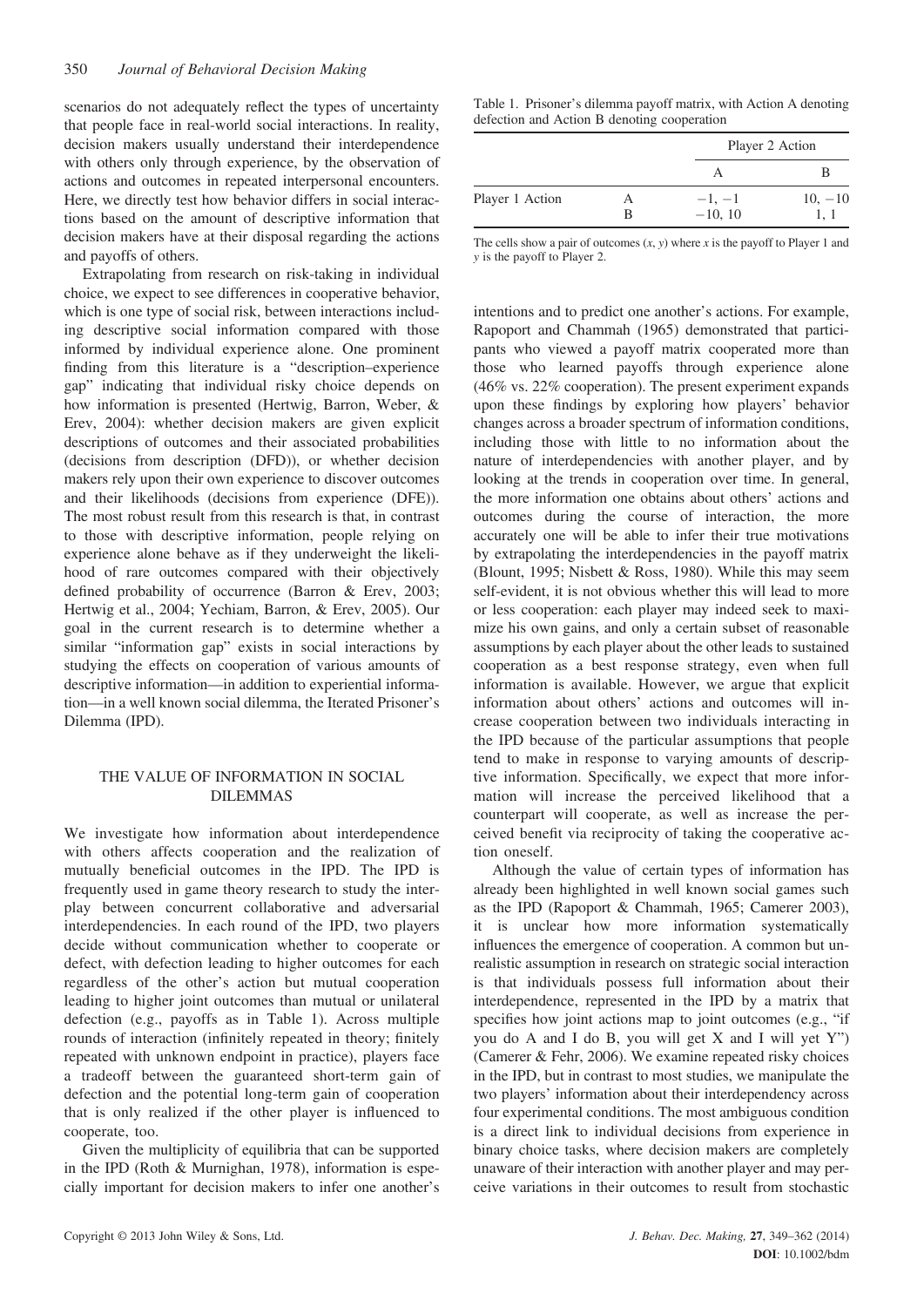factors. We incrementally increase the amount of information available to players in different conditions of the IPD until reaching the typical experimental paradigm in behavioral game theory where full descriptive information about the outcomes associated with joint actions is provided from the outset of the interaction in the form of a payoff matrix.

The levels of information we use are based on the Hierarchy of Social Information (HSI) (Gonzalez & Martin, 2011), a theoretical framework for conceptualizing the major categories of interpersonal information that may play a role in social interactions as shown in Figure 1. We will summarize each of these informational layers (with the exception of the top layer on "Cultural" information, which is beyond the scope of this paper) and provide the real-world intuition for how additional information at each level could promote cooperation in social interactions before offering more theoretical evidence in the subsequent section.

At the lowest "No-Info" information level of the HSI (which Gonzalez & Martin, 2011, refer to as Non-Social), actors are indeed interdependent (based on the IPD structure in which both players' actions determine each of their payoffs), but they do not have any knowledge of this fact. People only observe their own actions and outcomes without realizing that they influence or are influenced by others. Lacking awareness of interdependence, decision makers are apt to attribute variability in their own outcomes to random processes or deterministic patterns rather than to the agency of another human being. From each individual's perspective, we expect that the choice context will appear very similar to individual DFE (Hertwig et al., 2004) where players interact with "nature" (probability distributions). For example, a writer who enjoys working at a local café might sometimes experience a slow connection on his or her laptop due to other customers streaming large videos, but if he or she is unaware of this cause, he or she might attribute the problem to an occasional technical malfunction that happens to be more persistent on some days than others. If so, the amount of available bandwidth would seem like mere chance or a



Figure 1. The Hierarchy of Social Information: "Each level of the pyramid represents a category of interaction, with social information compounding from the bottom row (least information) to the top row (most information). Each interaction type includes all of the information below, as well as one new type of information" (Gonzalez & Martin, 2011)

probability that he or she must weigh in deciding whether to go to the café versus stay at home and use a more reliable connection. On days when he or she is at the café and the connection is particularly strong, he or she might even take advantage of it by watching a few videos, not realizing that he or she is then causing a problem for others. We will treat behavior in this setting as a baseline for comparing behavior in layers of the HSI with incrementally enhanced awareness of interdependence.

Unlike those with no social information, decision makers at the "Min-Info" information level (the Minimal information level in Gonzalez & Martin, 2011) are aware of their interdependence with another human being. However, they do not know how their own actions influence others, and vice versa. This situation often arises when interacting individuals try to discern others' preferences without seeing their precise actions or outcomes. For instance, a sign at one's work cafeteria may suggest that employees not take too much of any particular food item in order to leave enough for others. While it is true that individuals are interdependent in such situations of limited shared resources, it would be suboptimal if everyone followed the simplest norm, taking small equal amounts of every dish, even though some prefer broccoli and others prefer cake. If left to their own devices, it is imaginable that even employees who went through the food line at different times (and hence could not observe one another's choices or satisfaction with outcomes) would begin to notice which items were more depleted and reach a state in which people held back only on the widely popular items. In the IPD, we expect that this minimal social information may enhance cooperation through (i) a win-stay-lost-shift strategy or (ii) a tit-for-tat strategy. Both cases require decision makers to realize that the "probability" they will receive a particular outcome for a particular action is dynamic because it hinges upon the action taken by the other player. In the first case, if by coincidence, both players adopt a win-staylose-shift approach as a result of this realization of interdependence, they will converge to mutual cooperation regardless of their initial actions: if both cooperate simultaneously (producing a positive outcome—a win), they will persist in that action; if they defect simultaneously (producing a negative outcome—a loss), they will both then switch to the alternate action corresponding to cooperation; if they take asymmetric actions, the player who defected will stay and the player who cooperated will shift, such that they will both lose in the subsequent round and revert to mutual cooperation. They will then persist in playing the cooperative action. In the second case, a very savvy decision maker might adopt a strategy that yields the equivalent actions as tit-for-tat based solely on his or her own outcomes, which allow him or her to infer his or her counterpart's actions and outcomes because of their symmetry to his or her own. Although this player would initially take random actions until he or she discovered the possible set of outcomes, he or she would subsequently play tit-for-tat by following a loss (due to the other defecting) by defecting himself, and by following a gain (due to the other cooperating) by cooperating himself. For this strategy to increase cooperation overall, the other player would at least need to recognize how his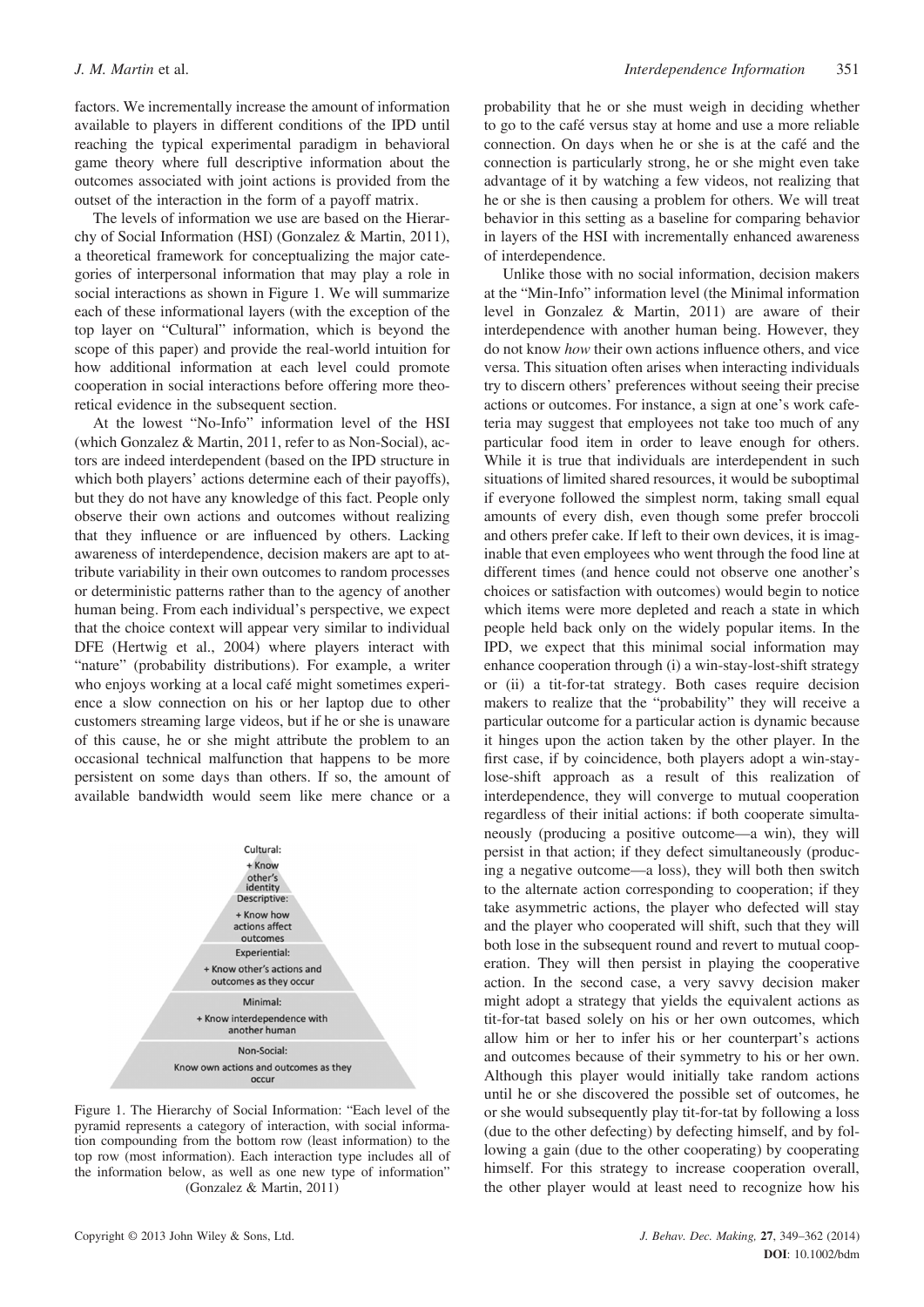or her actions were being negatively or positively reinforced, and respond with greater cooperation. While these scenarios of increased cooperation with minimal information are plausible, they seem unlikely because they require a great deal of insight on the part of both players, and of course, accountability remains at a minimum when people cannot directly observe the impact of their actions on the outcomes of others, and vice versa.

The next "Mid-Info" level of the HSI (referred to as Experiential information by Gonzalez & Martin, 2011) adds information about the actions and outcomes of others as they take place over time, which allows people to learn over time how they depend on one another. This represents a real-world situation such as friends deciding whether to make an effort to arrive to an appointment on time. If one person is late, this is observable to others and each of their costs or benefits (e.g., who has to wait and who does not) are observable, as well. Knowledge of this interdependence is apt to increase the likelihood of all parties arriving on time so that no one has to wait. In general, we expect that the confluence of strategic and affective responses to experiential information about others' actions and outcomes will increase cooperation in "public goods" problems like the IPD, as decision makers recognize that there is potential for mutual gain over the long term.

Continuing up the HSI, the "Max-Info" level of information (called Descriptive information by Gonzalez & Martin, 2011) is one found often in laboratory studies of the IPD, yet encountered relatively rarely in the real world (Camerer & Fehr, 2006). Descriptive information about the structure of an interaction specifies the contingencies between all parties' actions and outcomes, as shown in a typical game theory payoff matrix. An example of this sort of descriptive information is if two competing companies such as Coke and Pepsi formalized the market share and profits each would receive depending on the price that each set. Clearly defining this range of possibilities would enable decision makers at each company to see that collusion to maintain high prices would be in both of their long-run interests even though they might get a short-term gain by undercutting the other on any given week. This sort of knowledge in social interactions is analogous to summary information about outcome probabilities and payoffs in individual DFD (Hertwig et al., 2004), with the additional complexity that descriptive information is included as an additional layer on top of experiential information (as discussed in Lejarraga & Gonzalez, 2011). Given the extensive literature on a "description–experience gap" in individual choice, contrasting behavior with and without descriptive information, the relevance to interdependence information in social interaction warrants more detailed attention.

## A DESCRIPTION–EXPERIENCE GAP IN SOCIAL INTERACTIONS

The literature on individual decision making reveals a description–experience gap or difference in risky choice between DFE and DFD contexts. The most robust result from this literature is that, in contrast to predictions of risky choice in DFD, small probabilities appear to be given less weight than their objective values in DFE (Barron & Erev, 2003; Hertwig et al., 2004; Yechiam et al., 2005). This may be attributable in part to reliance on small samples where rare events are statistically underrepresented (Rakow, Demes, & Newell, 2008) or to decision makers' false assumptions that low probability events are impossible or that high probability events are certain (Hadar & Fox, 2009). However, recent studies have ruled out judgment error as a singular explanation for the divergence in risky choice between DFE and DFD (Ungemach, Chater, & Stewart, 2009), reaffirming that fundamental differences exist in the representation of risk as natural frequencies in DFE but as a priori probabilities in DFD (Hau, Pleskac, & Hertwig, 2009; Hau, Pleskac, Kiefer, & Hertwig, 2008).

Although research on the description–experience gap has emphasized distinctions in probability perceptions between DFE and DFD, there is also recent work indicating divergence in the subjective impact of the same objective outcomes across the two paradigms. Specifically, Ludvig and Spetch (2011) conducted an experiment of risky choice in which small and large numerical outcomes were equally likely in both the gain and loss domains, varying only the experiential or descriptive nature of the outcomes. Their results are consistent with the "reflection effect" of greater risk-taking for losses than for gains in DFD, which can be accounted for by diminishing marginal utility over objective outcomes with distance from a zero reference point (Kahneman & Tversky, 1979). In other words, observed choices are consistent with a convex utility function for losses but a concave utility function for gains. However, participants in that study exhibited greater risk-taking for gains than for losses in DFE, suggesting the opposite pattern of *increasing* marginal utility (greater impact of extremes) when descriptive information was absent and experience was the sole source of information. In related studies, Yechiam and Busemeyer (2006) found greater choice of risky options with rare, large negative payoffs when information about foregone outcomes was available in addition to experience. Although this could be interpreted to mean that decision makers with additional information gave small probabilities less weight, the authors argue that the divergence from prior findings may be caused by the discounting (and even negative weighting by some participants) of large negative foregone payoffs. More research is needed on this phenomenon, yet these results support the proposition that descriptive information mitigates the effect of extreme positive or negative outcomes on choice, regardless of their probabilities. Conversely, experience alone may accentuate the impact of extreme positive and negative outcomes on subsequent decisions.

The aforementioned studies highlight variations in individual choice with information about one's own outcome probabilities and magnitudes. Several studies have begun to extend this work to the domain of social behavior. For example, Baker and Rachlin (2001) simulated an IPD in which individual participants relied on experience alone or on experience plus description to assess a computerized counterpart's probability of reciprocation. They found that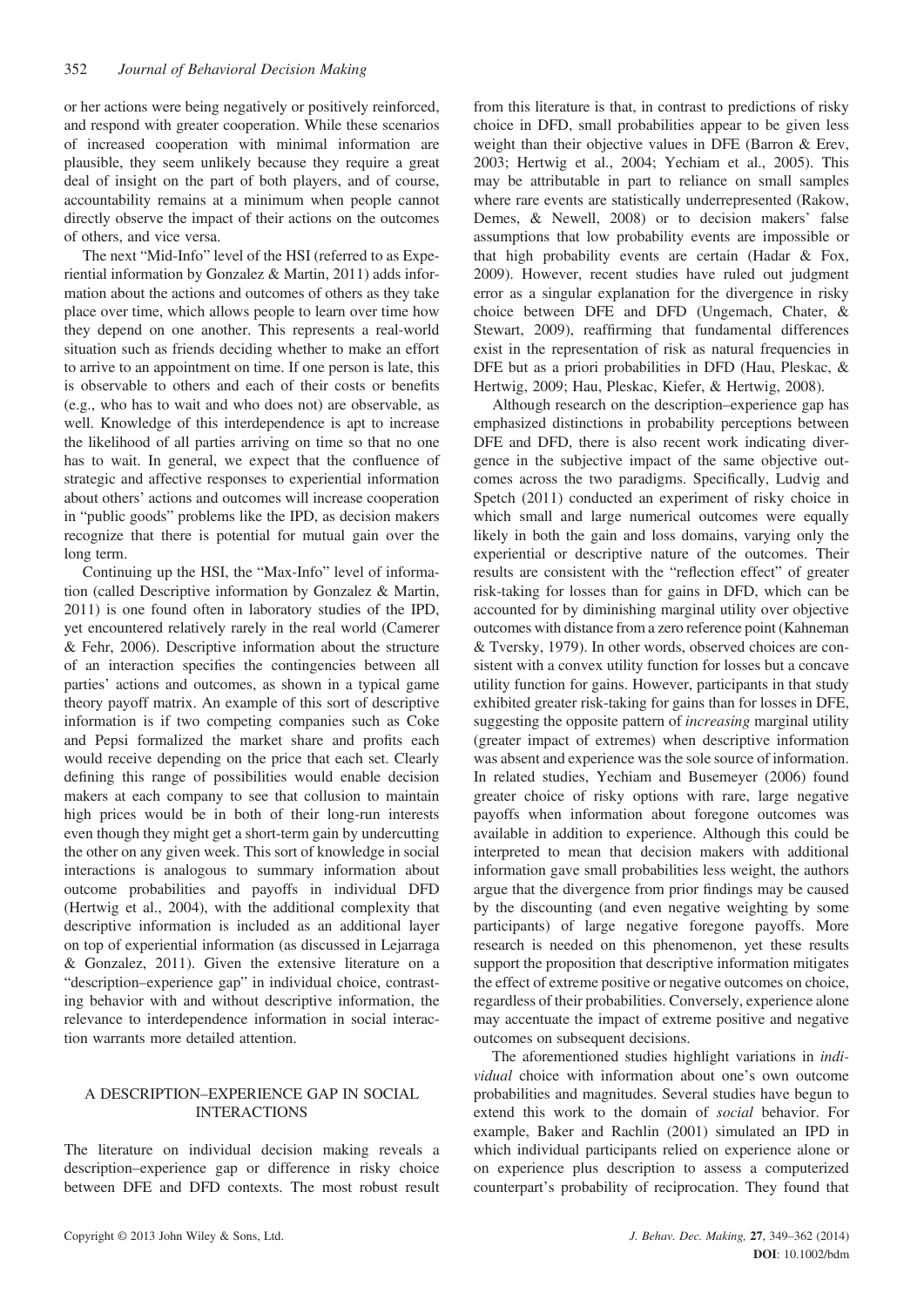the addition of descriptive information increased participants' optimization, as is the case for a larger class of probabilistic individual decision problems (Fantino & Navarro, 2012). In the present research, we test variations in social behavior in actual two-player interaction in the IPD, which allows for realistic shifts over time in the "probabilities" (i.e., human propensities) that another player will take particular actions. We examine cooperation as interacting decision makers are given more or less information about their interdependence, namely the contingency of each individual's outcomes on one another's actions. Just as the DFE paradigm relaxes assumptions about the descriptive information available in individual decision tasks, we do the same for descriptive information about interdependence with others in social dilemmas. We identify two main analogies between the role of descriptive information in social choice and in individual choice, the first relating to the perceived probabilities of various outcomes and the second to the subjective impact of various outcomes.

The first analogy between the description–experience gap in individual choice and the one we posit for social choice pertains to the way that decision makers assess the likelihood of obtaining various outcomes. By definition, interdependence between two people implies that each of their actions affects the other's outcomes; uncertainty about another person's preferences and proclivities is analogous to the risk of selecting a probabilistic option in individual choice. Like the "frequentist" representation of chance occurrences in individual DFE, a decision maker engaged in social interaction from experience may selectively piece together instances from memory about another's propensity to take particular actions and the likely proportion of contingent outcomes for himself or herself. If the demonstrated contrast between DFE and DFD is any guide (e.g., Ungemach et al., 2009), people will be apt to underweight the probability of rare events when they lack summary information about their interdependence with others. Although either cooperation or defection could be rarer given the game's evolution, the inability to assess game symmetry with lower levels of descriptive information could cause a rush to judgment about the stability of another person's character traits—especially negative attributions—that will presumably persist into the future (Jones & Harris, 1967; Pillutla & Chen, 1999). Further up the information spectrum, greater awareness of interdependence could serve as a reminder that another person can alter his or her behavior at any time even if his or her most frequent or recent actions appear consistent. In particular, while the possibility of defection by the other is salient by default, the payoff matrix gives equal visual "real estate" to all four outcomes, offering an additional reminder that the other player has agency to take the cooperative action. This supports our prediction that decision makers with more interdependence information will develop a more accurate perspective of their counterparts' potential actions. Thus, we expect that additional information will have positive effects on cooperation in interactions such as the IPD where hostility can rapidly escalate if negative attributions are erroneously ascribed to one's counterpart.

The second analogy between individual choice and social choice relates to the way that individuals experience outcomes. Just as decision makers discover outcomes over time in individual DFE, they often discover other people's outcomes through repeated feedback in social interaction. This produces not only knowledge about one's own gains or losses, but also about one's performance or status relative to members of a comparison individual or group (Blount, 1995; Festinger, 1954). Extrapolating from differences between DFE and DFD in individual decision making where additional information in the latter appears to reduce the subjective impact of extreme outcomes (Ludvig & Spetch, 2011), we also expect that descriptive social information will reduce the subjective impact of outcomes that are very good or bad relative to those of an interaction partner. This dampening of the emotional impact felt from extreme relative outcomes would encourage cooperative behavior in interactions such as the IPD, insofar as it allays fears of making gullible concessions that greatly benefit another person at one's own expense or stifles greedy desires to achieve large gains even if they come at the other's expense (Hwang & Burgers, 1997).

Indeed, there is abundant evidence that fundamental cognitive processing differs as a result of conscious interdependence with another person (McCabe, Houser, Ryan, Smith, & Trouard, 2001; Gallagher, Jack, Roepstorff, & Frith, 2002; Rilling, Sanfey, Aronson, Nystrom, & Cohen, 2004). For example, Rilling et al. (2008) showed that affect-related neurological activation was greater in response to unreciprocated cooperation than in response to unsuccessful risk-taking in non-social contexts. This differential cognitive processing may relate to an enhanced "theory of mind" or efforts to impute the mental states of another person (Premack & Woodruff, 1978). If decision makers are aware that others will react to their own actions in the IPD setting, they will realize the need to appease and/or coerce others in order to achieve personal gains. Increased knowledge of interdependence at each level of the HSI may also suffice to trigger a sense of self-efficacy due to perceived control over another person (Bandura, 1982) and understanding of others' intentionality that induces concerns about distributive and procedural justice (Blount, 1995). Specifically, a decision maker might care about fairness in the relative outcomes received by himself or herself and others (Rabin, 1993). Over time, he may try to reinforce favorable behaviors in interaction partners by reciprocating cooperation and punishing defection (Clark & Sefton, 2001). Individuals may also attempt to build trust (Cox, 2004; Hwang & Burgers, 1997; Juvina, Saleem, Martin, Gonzalez, & Lebiere, 2013) and establish a reputation that promotes the credibility of both threats of punishing defection and promises of consistent cooperation (Kreps & Wilson, 1982; Tinsley, O'Connor, & Sullivan, 2002).

Taken together, comparisons of probability weighting and outcome impact across DFE and DFD, as well as research on the awareness of human interdependence, lead us to the prediction that increasing descriptive information in social settings will be conducive to cooperation. This is not a straightforward logical conclusion, however, as social behavior also depends on people's beliefs about the interaction structure (Halevy, Sagiv, Roccas, & Bornstein, 2006) and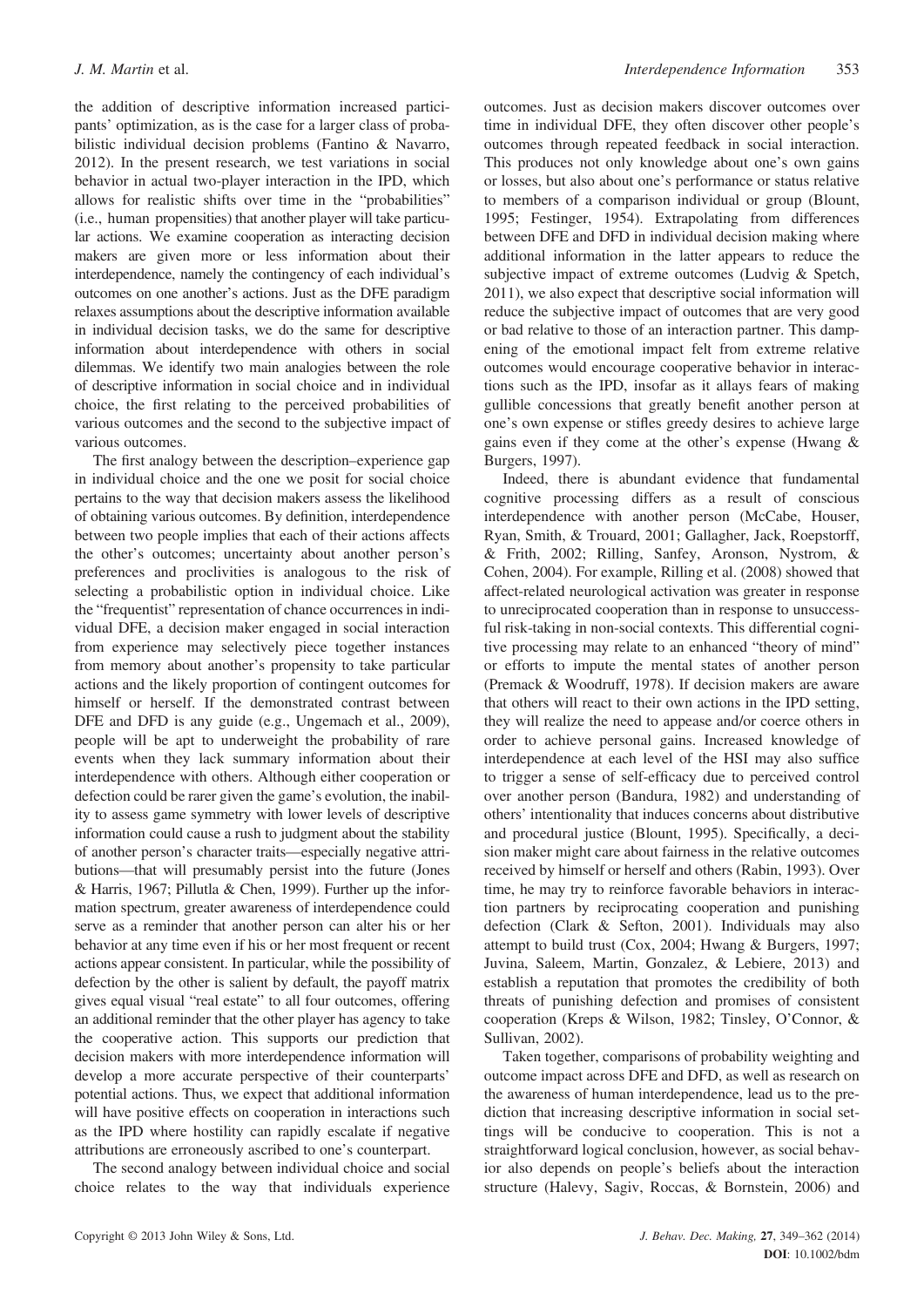the activation of cooperative or competitive relationship norms (Pillutla & Chen, 1999). One possibility contrasting our own account is that increasing information could accentuate competitive tendencies by attuning decision makers to the impersonal aspects of the strategic context. This would suggest that observing another person's outcomes over time, and further seeing the game structure in matrix form, would heighten the desire to do better in relative terms, even at the expense of improving absolute levels of individual or joint performance. Further, knowledge of another player's outcomes has been shown to increase tendencies to select the option that has the better outcome most of the time (Yechiam, Druyan, & Ert, 2008), which would discourage individuals from breaking out of a pattern of mutual defection. Our laboratory study aims to explicitly test our account versus these alternate potential effects of increasing descriptive information about an opponent's actions and outcomes.

### HYPOTHESIZED EFFECTS OF INCREASING INFOR-MATION IN THE ITERATED PRISONER'S DILEMMA

The primary hypothesis of our laboratory experiment was that increasing interdependence information would increase average rates of individual and mutual cooperation in the IPD. Based on the parallels to descriptive information in individual risky choice elaborated earlier, we expected that each incremental increase in information would reduce biased attributions about a counterpart's character while also deemphasizing the attainment of extreme gains and avoidance of extreme losses. This more "moderate" perspective would help to prevent people from jumping to conclusions about the inevitability of sustained mutual defection, even if they realized that defection was the more attractive option for increasing personal gain in a single round. Especially in settings like the IPD where the two players' available actions and payoffs are symmetric, more information would illuminate the shared plight of one's counterpart. By inspiring empathy, interdependence information could induce more cooperation partly as an act of generosity toward the other player (Charness & Rabin, 2002). This cooperation need not be driven by "pure" altruism; however, because the desire to maintain a positive self-image of contribution to the common good might also be triggered by acknowledging one's own responsibility for joint outcomes (Festinger, 1957; Tetlock, 1992).

Moreover, we predicted that players with more interdependence information would engage in higher-level reasoning about how counterparts were likely to interpret their own actions. Additional information would underscore the futility of earning large one-shot gains through defection if it deterred a counterpart from cooperating in the future and, at the same time, the futility of repeated cooperation if one was consistently taken advantage of by a defecting counterpart. This reasoning would cause participants to adhere more closely to a tit-for-tat strategy of repeating a counterpart's most recent action, which is found to be simple and effective in a range of evolutionary settings (Axelrod & Hamilton, 1981; Axelrod, 1984). If so, incremental information would promote both reciprocation (higher propensity to cooperate, contingent on a counterpart's prior cooperation) and punishment (higher propensity to defect, contingent on a counterpart's prior defection). This pattern would provide evidence that higher rates of cooperation across the course of the game were not acts of blind allegiance to the common good but rather strategic threats or rewards to a counterpart who defected or cooperated, respectively, in the previous round.

Lastly, based on the confluence of cooperative tendencies and the deterrence of exploitative defectors, we predicted that information would increase pair-level performance (the sum of the two players' point totals) and satisfaction (the sum of the two players' rated satisfaction with the game outcome) and that the effect of information on both would be mediated by a pair's level of mutual cooperation. This would indicate that additional interdependence information modifies behavior and thereby improves both objective and subjective outcomes at the group level. Improved performance is not a necessary outcome of increased mutual cooperation if, in combination, the other rounds included more mutual defection (yielding a point total of  $-2$  for the two players) and fewer mixed outcomes (yielding a point total of 0 for the two players); likewise, satisfaction is not a necessary outcome of improved performance if players did not feel that the game was more fair (Blount, 1995). For this reason, we include these as separate hypotheses from those mentioned earlier.

#### **METHOD**

#### Participants and procedure

Participants ( $N = 240$ ; 95 women, 145 men;  $M_{\text{age}} = 24.1$ ,  $SD<sub>ave</sub> = 5.51$ ) were recruited to a computer laboratory at Carnegie Mellon University and randomly paired with one another to play 200 unnumbered rounds of the IPD over the Internet. Players were not told the number of rounds in the game, and they were not numbered in the course of play. In each round, the two anonymous members of a pair (seated in different rooms without having met one another) chose simultaneously between buttons labeled Action A and Action B with payoffs as in Table 1. These payoffs were converted to incentive pay (one cent per point) beyond \$10 base pay. At the end of the game, participants rated their satisfaction with the outcome of the game on a five-point scale  $(1 = V$ ery dissatisfied,  $2 =$  Somewhat dissatisfied,  $3 =$  Neutral,  $4 =$ Somewhat satisfied, and  $5 =$ Very satisfied).

#### Information conditions

All participants saw their own action and payoff in each round. Thirty pairs (60 participants) were assigned to each of four conditions that determined the amount of information available about their interdependence. These conditions were modeled after the layers of the HSI outlined by Gonzalez and Martin (2011), although we simplify the labels here.

In the "No-Info" condition, individuals were not informed that they interacted with another player, so the selection of an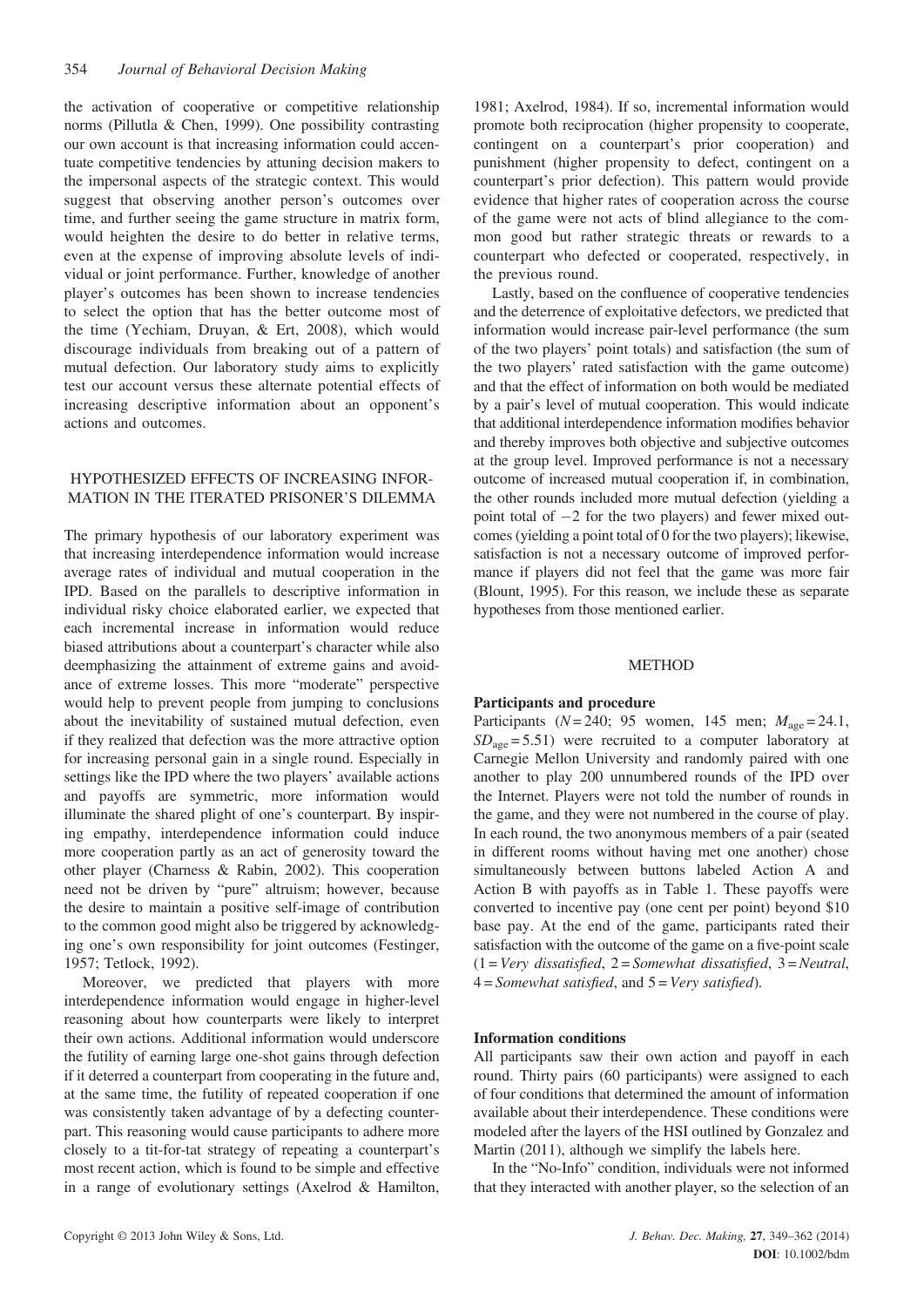action in each round was most likely perceived as an independent binary choice between two options with probabilistic payoffs. Participants may have realized that the probabilities of outcomes for each of the two actions were not static, as they in fact varied with the other player's actions, but this could more easily be attributed to a computerized process that shifted exogenously or in response to their own actions. In the "Min-Info" condition, players knew that their outcomes depended on the actions of another player and vice versa, yet still they did not know the other's specific actions and payoffs. With this information, individuals may have been able to speculate about the other's motivations, but it would remain difficult to empathize or coordinate unless both players correctly assumed the game was symmetrical and inferred the other's actions and payoffs. Next, pairs in the "Mid-Info" condition saw the actions and outcomes of the other player in each round, facilitating awareness that while defection would increase one's own payoffs and decrease the other player's payoffs in a given round, the other player would not tolerate this for long. Finally, in the "Max-Info" condition, in addition to seeing the other's actions and outcomes, players were shown the complete payoff matrix (as in Table 1) from the outset and throughout the repeated interaction. As such, both the immediate gain from defection and potential future gain from sustained mutual cooperation were made more explicit. The Appendix shows instructions to participants in each of the four conditions. Participants were not randomly assigned to conditions for logistical reasons, but we dispersed blocks of participants to different conditions throughout the course of the study to minimize confounds. The gender proportions were not significantly different across conditions (30% women in No-Info, 50% women in Min-Info, 43% women in Mid-Info, and 35% in Max-Info),  $\chi^2(3, N = 240) = 5.91$ ,  $p = .12$ .

## Statistical tests

We tested the overall effects of information condition in oneway ANOVAs and the differences between pairs of conditions in two-sample t-tests. Grouping observations into eight blocks of 25 rounds each, we assessed time trends within each condition using linear mixed effects models, clustering standard errors by either subject or pair, for analyses at the individual or pair level, respectively. For analyses of whether pair-wise cooperation mediated performance and satisfaction, we treated information as a continuous variable  $(0 = No-Info, 1 = Min-Info, 2 = Mid-Info, and 3 = Max-Info)$ in linear regressions in order to apply the Baron and Kenny procedure (1986) and Sobel tests.

#### RESULTS

## Individual cooperation

Individual behavior varied considerably across the four conditions. As predicted, and as shown in Figure 2A, individuals exhibited a generally increasing average proportion of cooperation (equivalently, a decreasing proportion of defection) across conditions as information increased:  $M = .21$  $(SD = .16)$  in the No-Info condition,  $M = .21$   $(SD = .16)$  in the Min-Info condition,  $M = .31$  (SD = .29) in the Mid-Info condition, and  $M = .43$  (SD = .35) in the Max-Info condition. Participants in the four conditions differed significantly in their proportion of cooperation,  $F(3, 236) = 10.61$ ,  $p < .001$ ,  $f = 0.37$ . This reflects greater rates of cooperation in the Max-Info condition compared with any of the other three,  $t(118) > 2.03$ ,  $p < .05$ , and in the Mid-Info condition compared with the two with less information,  $t(118) > 2.42$ ,  $p < .02$ . However, there was no difference between the Min-Info and No-Info conditions,  $t(118) = -0.048$ ,  $p = 0.96$ .

Figure 2B illustrates that individual cooperation levels do not start out very different across conditions but gradually spread apart by later rounds as participants infer, correctly or not, how to optimize their outcomes. In fact, the proportion of cooperation was decreasing by block number (1–8, each consisting of 25 rounds) in the No-Info condition  $(\beta = -0.023, t(419) = -5.94, p < .001)$  and in the Min-Info condition  $(\beta = -0.022, t(419) = -6.62, p < .001)$ , but increasing in the Mid-Info condition  $(\beta = 0.017, t(419) = 4.03,$ 



#### Figure 2. Proportion of individual cooperation in the IPD: (A) aggregated across 200 rounds with error bars showing 95% confidence intervals, and (B) in each block of 25 rounds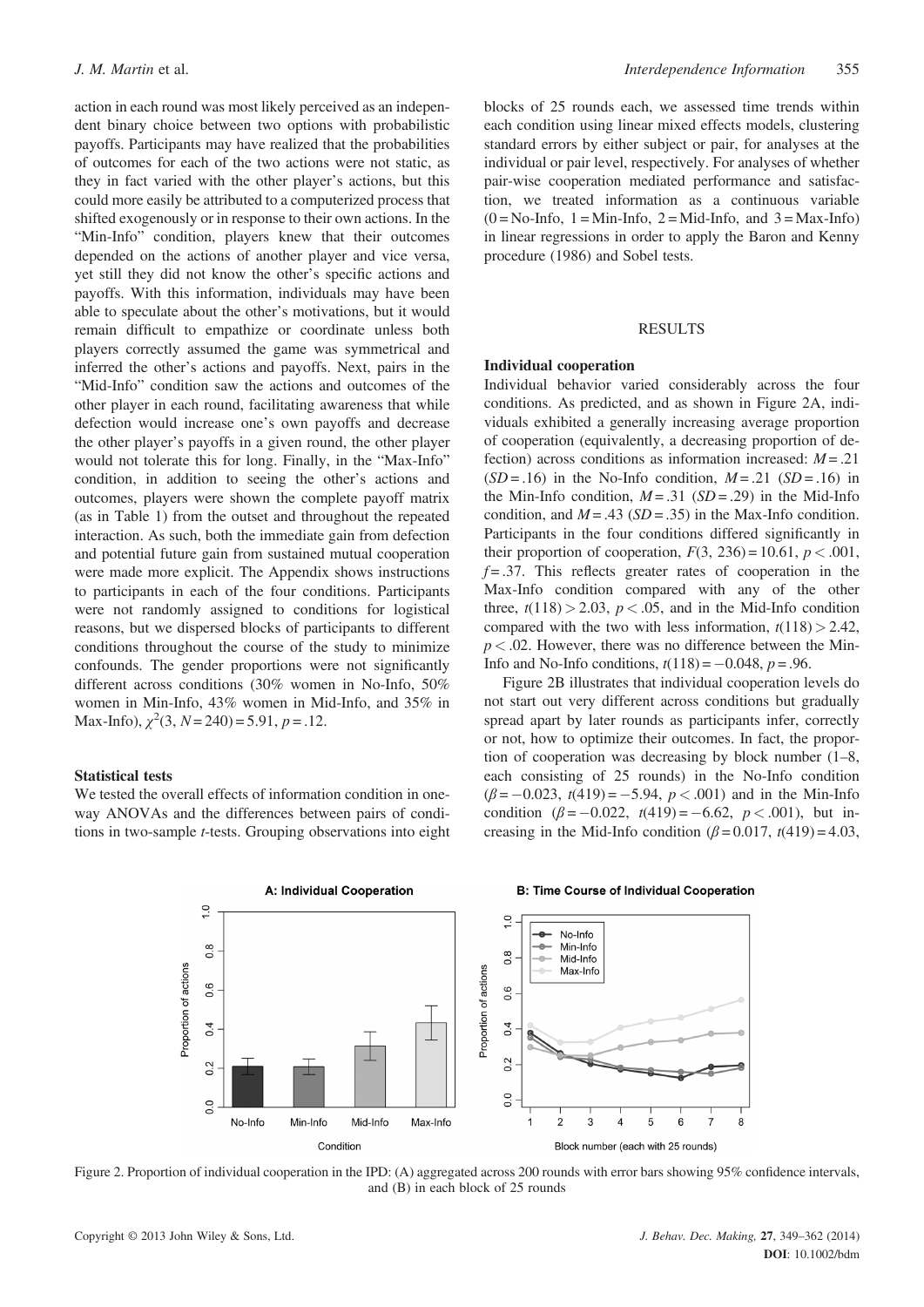$p < .001$ ) and in the Max-Info condition ( $\beta = 0.029$ ,  $t(419) = 6.26$ ,  $p < .001$ ).

#### Mutual cooperation

As shown in Figure 3A–F, outcomes for pairs of participants also varied across conditions. Like individual cooperation, the level of mutual cooperation was greater with more information:  $M = .06$  (SD = .12) in the No-Info condition,  $M = .06$   $(SD = .11)$  in the Min-Info condition,  $M = .20$   $(SD = .30)$  in the Mid-Info condition, and  $M = .34$  (SD = .38) in the Max-Info condition (Figure 3A). There was no clear pattern for mixed outcomes (one player cooperating and the other defecting), which comprised the remaining pair outcomes (Figure 3B). Conversely, mutual defection was lower with more information:  $M = .64$  (SD = .16) in the No-Info condition,  $M = .61$  (SD = .18) in the Min-Info condition,  $M = .57$  (SD = .27) in the Mid-Info condition,



Figure 3. Proportion of pair outcomes in the IPD: (A) mutual cooperation, (B) mixed outcomes, and (C) mutual defection aggregated across 200 rounds, with error bars in each showing 95% confidence intervals; time course of (D) mutual cooperation, (E) mixed outcomes, and (F) mutual defection in each block of 25 rounds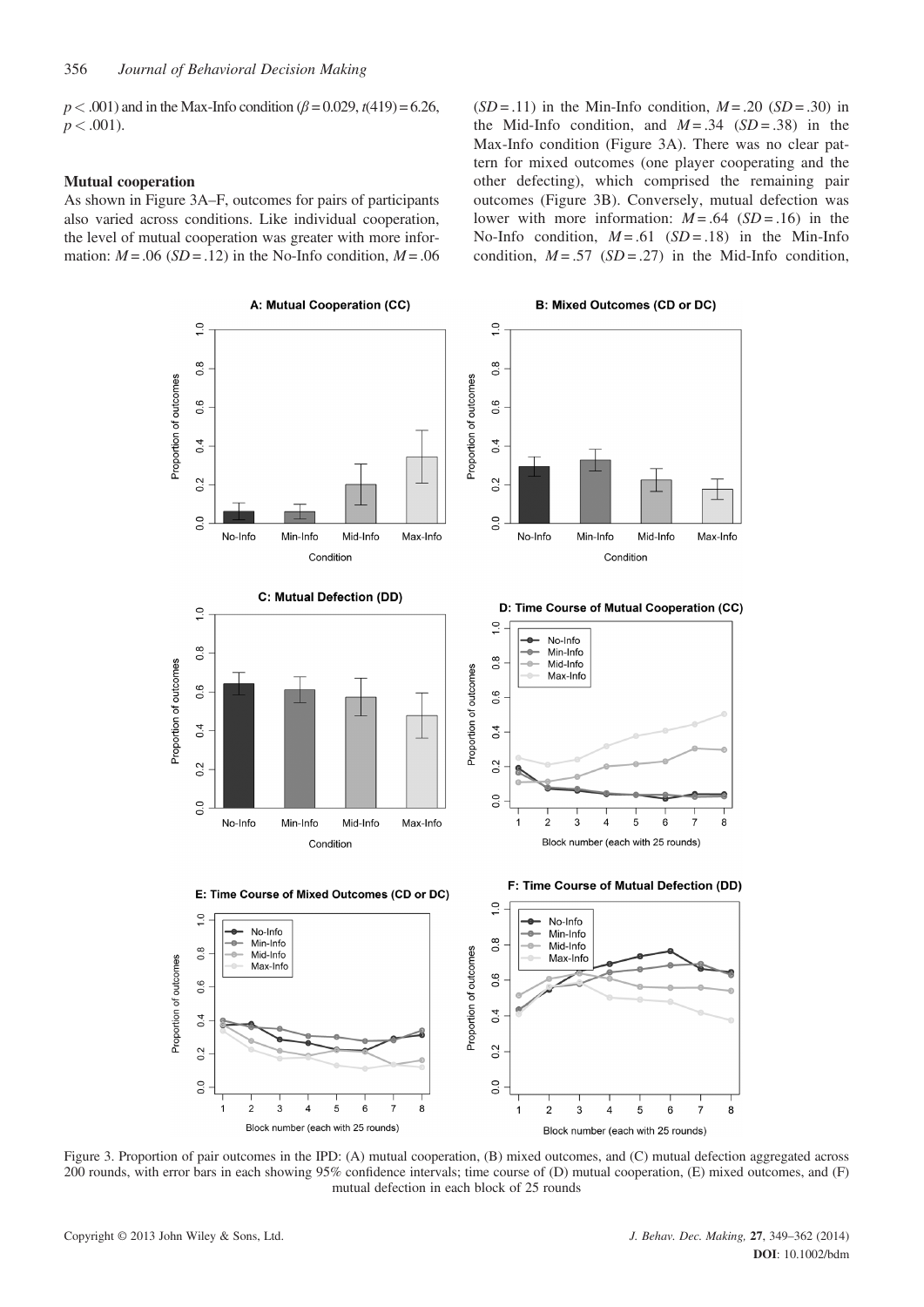and  $M = .48$  (SD = .32) in the Max-Info condition (Figure 3C). Overall, information condition significantly affected mutual cooperation,  $F(3, 116) = 8.44$ ,  $p < .001$ ,  $f = .47$ . There were significant pair-wise differences in mutual cooperation between conditions,  $t(58) < 2.3$ ,  $p < .03$ , except no statistically significant difference between the Max-Info and Mid-Info conditions,  $t(58) = 1.62$ ,  $p = .11$ , and no difference between the Min-Info and No-Info conditions,  $t(58) = -0.051$ ,  $p = 0.96$ .

While these pair-wise differences across conditions were relatively minor at the outset of the game, they became more prominent over time as participants responded to the available information. Mutual cooperation was decreasing by block at a similar rate in the No-Info condition ( $\beta$  = -0.016,  $t(209) = -4.36$ ,  $p < .001$ ) and the Min-Info condition  $(\beta = -0.016, t(209) = -4.98, p < .001)$ , but increasing in the Mid-Info condition ( $\beta$  = 0.030,  $t(209)$  = 5.05,  $p < .001$ ) and even more sharply in the Max-Info condition ( $\beta$  = 0.042,  $t(209) = 6.56$ ,  $p < .001$ ) (Figure 3D). Mixed pair-wise outcomes (CD and DC) were decreasing by block across all conditions as participants converged at extremes, suggesting that behavior did not remain purely random in the lower information conditions. However, the rate of decline in mixed outcomes was somewhat less in the No-Info condition  $(\beta = -0.013, t(209) = -2.52, p = .01)$  and the Min-Info condition  $(\beta = -0.012, t(209) = -2.49, p = .01)$ , as compared with the Mid-Info condition  $(\beta = -0.026, t(209) = -7.41,$  $p < .001$ ) and the Max-Info condition ( $\beta = -0.026$ ,  $t(209) = -6.88$ ,  $p < .001$ ) (Figure 3E). Mutual defection shows the reverse time trend from mutual cooperation, with increases by block in the No-Info condition  $(\beta = 0.029)$ ,  $t(209) = 4.83$ ,  $p < .001$ ) and Min-Info condition ( $\beta = 0.028$ ).  $t(209) = 5.14$ ,  $p < .001$ ), but a non-significant decrease over time in the Mid-Info condition ( $\beta = -0.004$ ,  $t(209) = -0.71$ ,  $p = .5$ ) and significant decrease in the Max-Info condition  $(\beta = -0.015, t(209) = -2.35, p = .02)$  (Figure 3F). Again, these time trends indicate that the effects of information accrue as decision makers integrate it with the seemingly self-reinforcing discovery of their own outcomes.

### Reciprocation and punishment

The psychological processes underlying the aforementioned differences in behavior can be better isolated by understanding the proclivity of decision makers to mirror their counterpart's most recent decisions in accordance with a tit-for-tat strategy. Figure 4A–C displays this propensity contingent on whether one's counterpart cooperated or defected in the prior round. As predicted, we observed a general increase in reciprocal cooperation with more information:  $M = .27$  $(SD = .24)$  in the No-Info condition,  $M = .22$   $(SD = .24)$  in



Figure 4. Use of a tit-for-tat strategy in the IPD: (A) reciprocation (proportion of cooperation contingent on a counterpart's cooperation in the prior round) and (B) punishment (proportion of defection contingent on a counterpart's defection in the prior round) aggregated across 200 rounds, with error bars in each showing 95% confidence intervals; (C) reciprocation and (D) punishment in each block of 25 rounds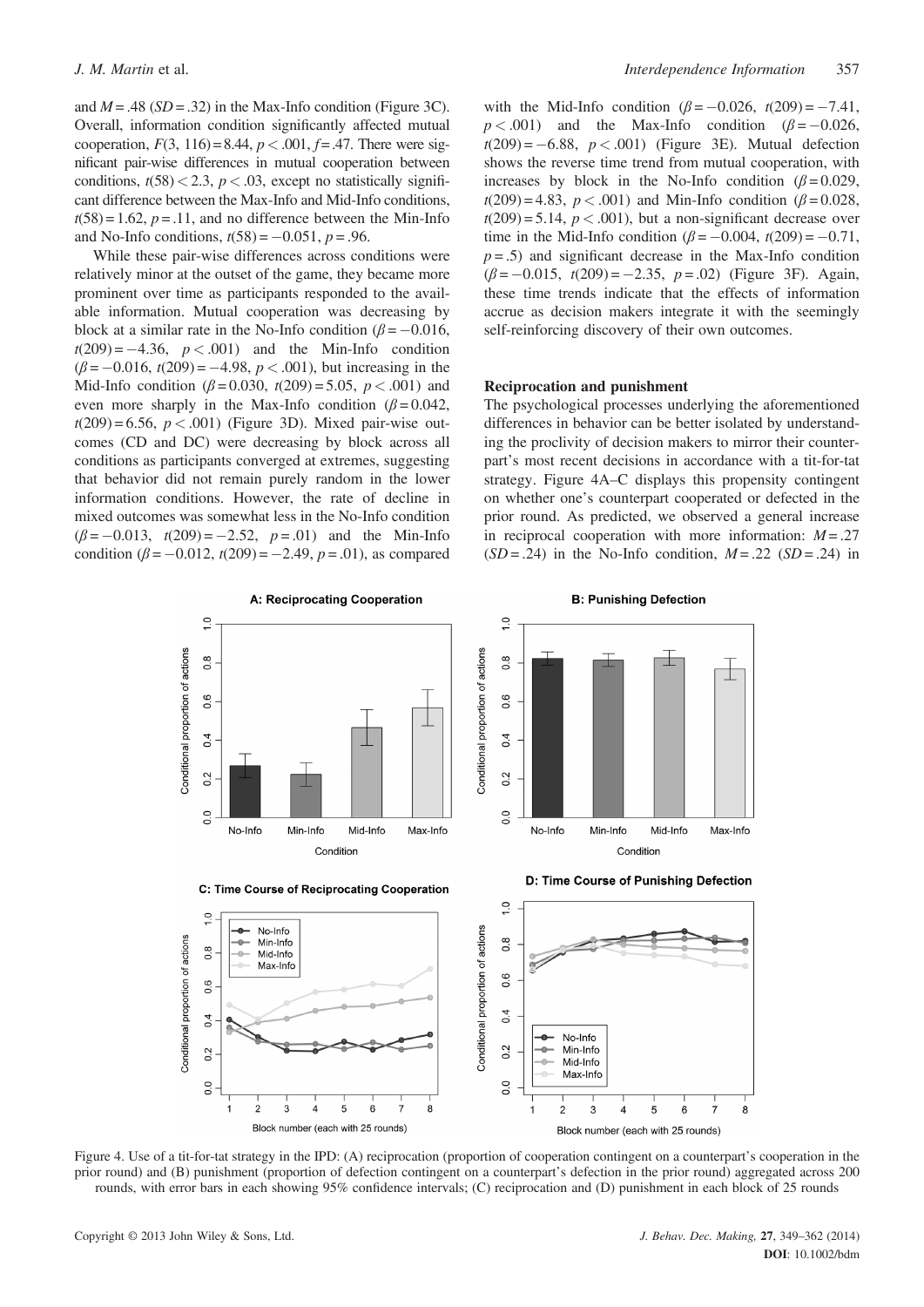the Min-Info condition,  $M = .47$  (SD = .37) in the Mid-Info condition, and  $M = .57$  (SD = .37) in the Max-Info condition (Figure 4A). Reciprocal cooperation differed significantly by condition,  $F(3, 236) = 16.4$ ,  $p < .001$ ,  $f = .46$ , and there were significant differences between all pairs of conditions,  $t(118) > 3.47$ ,  $p < .001$ , except between the two conditions with the least information (No-Info and Mid-Info) and between the two conditions with the most information (Mid-Info and Max-Info),  $t(118) < 1.52$ ,  $p > 0.1$ .

Providing no additional evidence in favor of our prediction, however, punishment of defection was quite high across all conditions and showed no variation with information:  $M = .82$  (SD = .14) in the No-Info condition,  $M = .81$  $(SD = .13)$  in the Min-Info condition,  $M = .83$   $(SD = .15)$  in the Mid-Info condition, and  $M = .77$  (SD = .22) in the Max-Info condition (Figure 4B). There was no effect of condition on the whole,  $F(3, 236) = 1.66$ ,  $p = .2$ ,  $f = .15$ , and no pairs of conditions were different from one another,  $t(118) < 1.66$ ,  $p > 0.1$ , except for a marginal difference between the Mid-Info and Max-Info conditions,  $t(118) = -1.70$ ,  $p = .09$ . In looking at the time trends in reciprocation and punishment, Figure 4C reveals the same time trend in reciprocal cooperation as for cooperation of the whole. Reciprocal cooperation was decreasing somewhat, although non-significantly, by time block in the No-Info condition  $(\beta = -0.008, t(419)) = -1.48$ ,  $p = .14$ ) and decreasing more discernibly in the Min-Info condition  $(\beta = -0.012, t(419) = -2.50, p = .01)$ . By contrast, reciprocal cooperation was increasing across time blocks in the Mid-Info condition ( $\beta = 0.027$ ,  $t(419) = 5.46$ ,  $p < .001$ ) and in the Max-Info condition  $(\beta = 0.034, t(419) = 6.96,$  $p < .001$ ).

Analyzing the time trends by block as visualized in Figure 4D, we see that reciprocating defection was increasing over time in the No-Info condition  $(\beta = 0.019, t(419) = 5.41,$  $p < .001$ ) and Min-Info condition ( $\beta = 0.017$ ,  $t(419) = 4.90$ ,  $p < .001$ ), with a negligible decrease over time in both the Mid-Info condition  $(\beta = -0.00018, t(419) = -0.061, p = .95)$ and the Max-Info condition ( $\beta = -0.0055$ ,  $t(419) = -1.52$ ,  $p = .13$ ). The time patterns were, thus, weaker on the whole for punishing defection than for reciprocating cooperation.

Overall, we can test the responsiveness of participants to their counterparts' most recent action by looking at whether participants were more likely to cooperate following a counterpart's cooperation than following a counterpart's defection. Even in the No-Info condition, there was a small average difference  $M = 0.092$  in the proportion of reciprocation following a counterpart's cooperation or defection,  $t(59) = 3.09$ ,  $p = .003$ . In the Min-Info condition, the average difference  $M = 0.039$  was even smaller and nonsignificant,  $t(59) = 1.49$ ,  $p = .14$ . However, as predicted, the difference was quite large in the Mid-Info condition,  $M = 0.29$ ,  $t(59) = 7.03$ ,  $p < .001$ , and in the Max-Info condition,  $M = 0.34$ ,  $t(59) = 8.50$ ,  $p < .001$ . By contrasting these differences in proportion of cooperation after a counterpart's cooperation or defection, there was an overall effect of condition,  $F(3, 236) = 17.7$ ,  $p < .001$ ,  $f = .46$ . In pair-wise comparisons, the differences were greater for both Max-Info and Mid-Info than for either Min-Info or No-Info, ts  $(118)$  > 3.92,  $ps < .001$ , but similar in Min-Info and No-Info,  $t(118) = -1.36$ ,  $p = .2$ , and in Max-Info and Mid-Info,  $t(118) = 0.76, p = .4.$ 

#### Performance and satisfaction

We next tested the hypothesis that interdependence information would improve game performance at the pair level. Performance was measured as the sum of points earned by the two players throughout the 200 rounds of IPD. Average point totals were negative in all conditions but less so with more information:  $M = -232$  (SD = 100) in the No-Info condition,  $M = -220$  (SD = 103) in the Min-Info condition,  $M = -149$  (SD = 218) in the Mid-Info condition, and  $M = -53.7$  (SD = 277) in the Max-Info condition. As a result, performance varied significantly across conditions, F(3,  $116$ ) = 5.57,  $p = .001$ ,  $f = .38$ . Performance was greater in the Max-Info condition than in the No-Info or Min-Info condition,  $t(118) > 3.08$ ,  $p < .004$ , and marginally greater in the Mid-Info than No-Info condition,  $t(118) = 1.90$ ,  $p = .06$ , but with no difference between the other three pairs,  $t(118) < 1.62, p > .1.$ 

As hypothesized, the effect of information on performance was mediated by mutual cooperation. Meeting the first Baron and Kenny (1986) criterion for mediation, we showed that information condition treated as a continuous variable  $(0 = No-Info, 1 = Min-Info, 2 = Mid-Info, and$ 3 = Max-Info) positively predicted mutual cooperation,  $\beta = 0.099$ ,  $t(118) = 4.72$ ,  $p < .001$ . Achieving the second criterion, we showed that information condition positively predicted performance,  $\beta = 60.6$ ,  $t(118) = 3.91$ ,  $p < .001$ . The third criterion for mediation requires that the effect of information become non-significant when mutual cooperation is included as another predictor of performance, which is what we found: the effect of mutual cooperation remained significant,  $\beta = 708$ ,  $t(117) = 34.3$ ,  $p < .001$ , while information became a marginally significant negative predictor of performance,  $\beta = -9.21$ ,  $t(117) = -1.80$ ,  $p = .07$ . A Sobel test confirmed that this reduction was significant,  $Z = 4.68$ ,  $p < .001$ , indicating that mutual cooperation mediated the relationship between our information manipulation and the cumulative performance of pairs. In fact, it appears that for pairs where more information failed to induce mutual cooperation, it actually led to lower joint payoffs due to more mutual defection (a sum of  $-2$  points per round) and fewer mixed outcomes (a sum of 0 points per round).

Finally, we examined players' satisfaction with game outcomes. Satisfaction was computed as the sum of the two players' satisfaction ratings at the end of the game. In accordance with our hypothesis, average satisfaction values increased with information:  $M = 2.30$  (SD = 1.78) in the No-Info condition,  $M = 2.87$  (SD = 1.98) in the Min-Info condition,  $M = 2.90$  (SD = 2.07) in the Mid-Info condition, and  $M = 3.70$  $(SD = 2.10)$  in the Max-Info condition. As a result, satisfaction varied marginally across conditions,  $F(3, 116) = 2.51$ ,  $p = .06$ ,  $f = 0.25$ . There was a significant difference between the two extreme conditions No-Info and Max-Info,  $t(118) = 2.78$ ,  $p = .007$ , but not between any other pairs of conditions,  $ts(118) < 1.58, ps > 0.1.$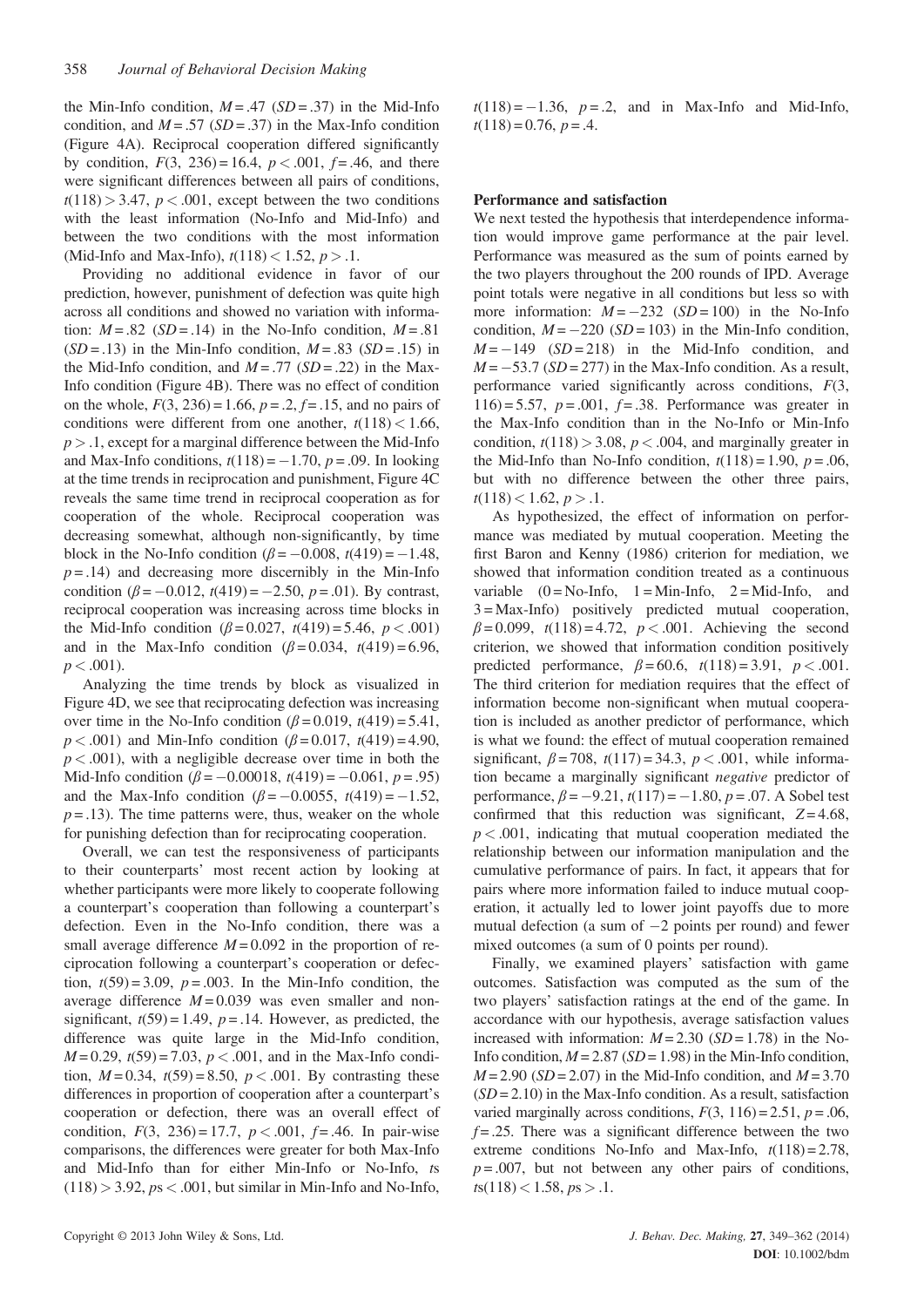The effect of interdependence information on satisfaction was mediated by mutual cooperation, as predicted. Achieving the first Baron and Kenny (1986) criterion for mediation, we showed earlier that a pair's information condition predicted their proportion of mutual cooperation throughout the game. Second, information condition positively predicted joint satisfaction,  $\beta = 0.42$ ,  $t(118) = 2.62$ ,  $p = .01$ . Third, the effect of information became non-significant when mutual cooperation was included as another predictor of satisfaction: mutual cooperation remained significant,  $\beta = 3.80$ ,  $t(117) = 6.11$ ,  $p < .001$ , while information became nonsignificant,  $\beta = 0.048$ ,  $t(117) = 0.31$ ,  $p = .8$ . A Sobel test confirmed that this reduction was significant,  $Z = 3.74$ ,  $p < .001$ , indicating that mutual cooperation fully mediated the relationship between the information manipulation and pairs' satisfaction with game outcomes.

#### DISCUSSION

We tested the proposed effects of interdependence information using an IPD between anonymous players in the laboratory. Drawing upon Gonzalez and Martin's (2011) HSI, we designed four experimental conditions with incrementally increasing information provided to participants about their interdependence with one another. First, the absence of differences between the No-Info and Min-Info conditions is illuminating: it implies that mere knowledge of interdependence with another person is insufficient to promote reasoning about their motivations, despite the fact that the IPD is one of the simplest representations of a social dilemma, in that the two players' available actions and outcomes are symmetric. Compared with the No-Info and Min-Info conditions, though, cooperation rates were higher in the Mid-Info condition, suggesting that awareness of a counterpart's actions and outcomes improved inferences about their likely responses to one's own actions. Cooperation was even higher in the Max-Info condition where the visibility of the complete payoff matrix seemingly enabled players to be more forward-looking and proactive in recognizing the potential for shared benefits that can be achieved through sustained mutual cooperation. These differences across conditions were not evident from the start of the game, but rather cooperation was decreasing across rounds in the two lower information conditions and increasing across rounds in the two higher information conditions. It appears that participants with less descriptive information only learned that defection was optimal in any given round, whereas those with more information learned additionally that their own choices influenced the "probabilities" of good outcomes in subsequent rounds.

To examine the psychological processes by which interdependence information fostered cooperation, we measured propensities for reciprocation (proportion of cooperation contingent on a counterpart's prior cooperation) and punishment (proportion of defection contingent on a counterpart's prior defection), together comprising a tit-for-tat which is a strategy shown to be effective in the IPD (Axelrod, 1980). The results revealed that increasing cooperation with information was driven in part by players' greater willingness to reciprocate prior cooperation by the other player. However, participants exhibited nearly identical levels of punishing defection across conditions, indicating that any differences in either forgiveness or hostility due to information about another's defection may have counteracted one another. Comparing Figures 2 and 4, we note several important points: in each of the four conditions, overall rates of cooperation (not contingent on a partner's prior action) were lower than rates of reciprocal cooperation (contingent on a partner's prior cooperation), and overall rates of defection (not contingent on a partner's prior action) were lower than rates of punishing defection (contingent on a partner's prior defection); however, the differences between non-contingent and contingent cooperation, and between non-contingent and contingent and defection, widened for conditions with more information. Individuals possessing more interdependence information were not simply reacting to the tangible benefits or costs that would accrue to themselves but also enforcing social norms of reward and retribution because of the other player.

A key implication of this experiment is the generally positive impact of information on joint performance and satisfaction. It appears that when information about the IPD incentive structure was common knowledge, members of a pair were able to recognize the potential for mutual gain and then act upon this foresight by simultaneously taking the risk of cooperation. Pairs that achieved coordinated cooperation capitalized via higher combined payoffs and reported higher satisfaction with the game outcome. We speculate—but it requires more precise measurement in further research—that additional information may have some robust favorable effects across other types of interactions, too. For one, information may diminish the "fundamental attribution error" whereby individuals assume ill intentions of others who behave in an antisocial manner but ascribe their own antisocial behavior to situational factors (Jones & Harris, 1967; Ross, 1977). In addition, information may reduce focus on the immediate gains of acting selfishly (e.g., defection in the IPD) and on loss aversion with respect to the risk of a poor relative outcome (e.g., from unilateral cooperation against a defecting counterpart in the IPD) (Kahneman & Tversky, 1979). More generally, information may enhance "theory of mind," or imputation mental states, for others (Premack & Woodruff, 1978), particularly when one understands that a counterpart faces a similar predicament to one's own.

#### **CONCLUSIONS**

There are frequent instances in our lives where we fail to fully comprehend our interdependence with others and specifically our ability to advance individual and collective well-being through interpersonal influence. The IPD is a useful starting point for the study of interdependence information because it captures pervasive tensions between local and global outcomes, and between short-term and long-term considerations, that characterize a variety of social interactions including arms races (Axelrod, 1980), international trade (Conybeare, 1984), and entrepreneur–venture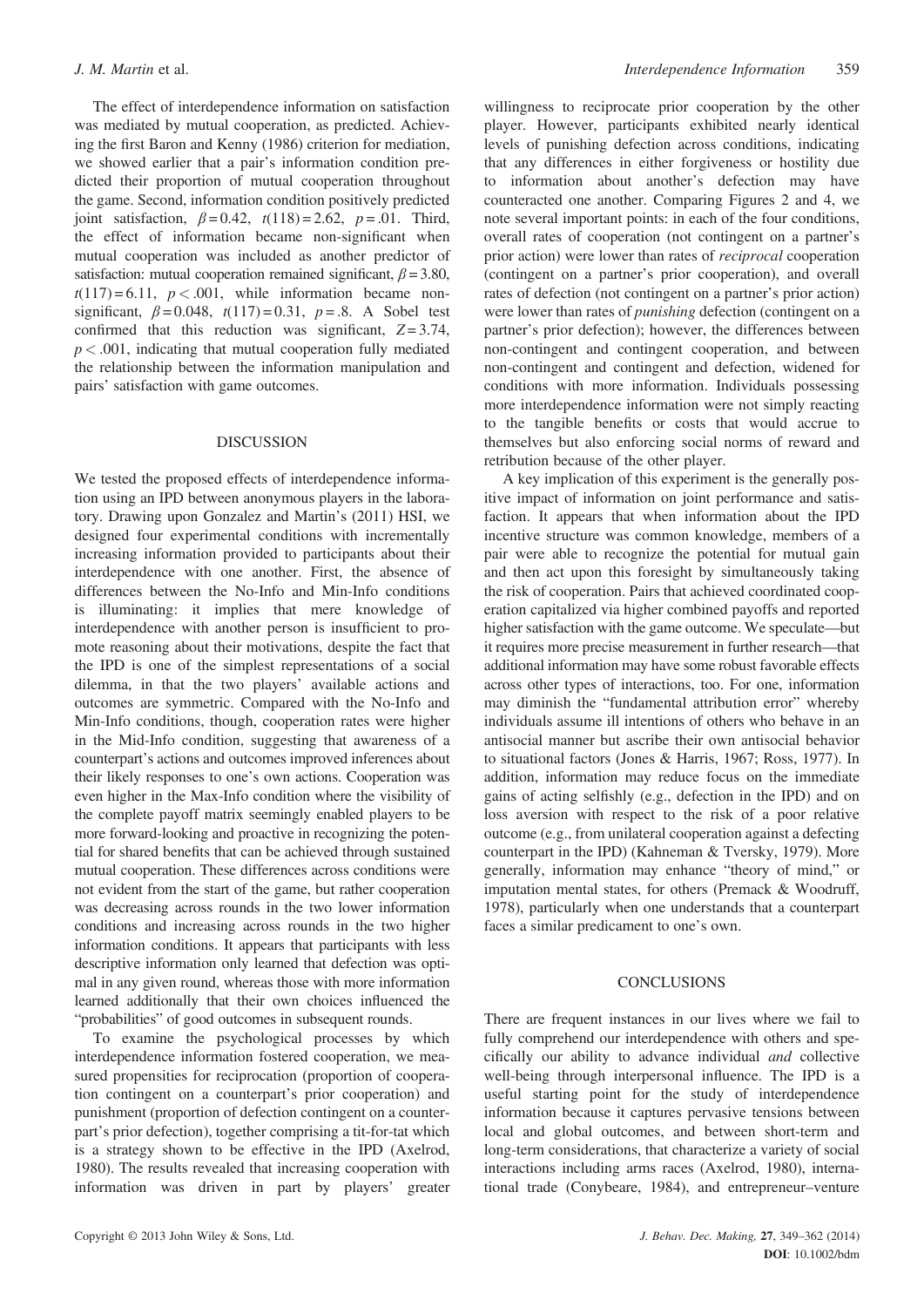capitalist relationships (Cable & Shane, 1997). In each of these social dilemmas, our experimental results predict that incremental knowledge of interdependence will guide decision makers toward cooperation, perpetuated by positive responses to the prior cooperation of others but not necessarily by a reduction in punishment of defection by others. This strategic shift may occur at the level of those in power, such as public officials or business managers, or it might also bolster general public support for more cooperative policies like nuclear disarmament.

Consider the environmental "public goods" problem as a multi-player game of IPD between individuals, households, governments, and corporations. Most actors have only a basic notion of their interdependence with others, which, according to our laboratory findings, is an insufficient condition for cooperative behavior (in this case, conservation of natural resources). However, if decision makers were able to observe one another's actions and outcomes over time, accountability would rise along with the prospect of reciprocation. The greatest social benefits would accrue if actors were given more explicit descriptive information about the interaction structure, specifying the causality between sets of actions and joint outcomes. In the environmental dilemma, it is difficult to reach scientific consensus on the content of a numeric payoff matrix, yet our results indicate that it may behoove actors to make their subjective costs and benefits more transparent to one another even though this presents the danger of exploitation. One important direction for future research is to investigate how the voluntary sharing of truthful information can be encouraged despite the risk it poses. Another is the applicability of our findings to a wider variety of social dilemmas, including those with asymmetric information, payoffs, or power dynamics.

### APPENDIX INSTRUCTIONS TO PARTICIPANTS

## NO-INFO CONDITION

In this experiment, you will play a computer game. This game consists of a series of rounds in which you will make decisions that affect your payoffs. In each round, you can choose either Action A or Action B, and your payoffs will depend on your action as well as other factors.

In addition to other earnings, your cumulative point total from this series of rounds will be converted to money at the end of the experiment, with each point worth 1 cent.

#### MIN-INFO CONDITION

You have been randomly matched with an anonymous opponent in the other lab to play an interactive game. This game consists of a series of rounds in which you and your opponent will make simultaneous decisions that affect each of your payoffs. In each round, each of you can choose either Action A or Action B, and both of your payoffs will depend on your own action as well as your opponent's action. However, neither of you will see what action the other took or what the other's payoffs were. Each of you will see only your own action and your own payoff.

In addition to other earnings, your cumulative point total from this series of rounds will be converted to money at the end of the experiment, with each point worth 1 cent.

#### MID-INFO CONDITION

You have been randomly matched with an anonymous opponent in the other lab to play an interactive game. This game consists of a series of rounds in which you and your opponent will make simultaneous decisions that affect each of your payoffs. In each round, each of you can choose either Action A or Action B, which will be revealed at the same time, and both of your payoffs will depend on your own action as well as your opponent's action. You will only learn these payoffs as you play the game.

In addition to other earnings, your cumulative point total from this series of rounds will be converted to money at the end of the experiment, with each point worth 1 cent.

## MAX-INFO CONDITION

You have been randomly matched with an anonymous opponent in the other lab to play an interactive game. This game consists of a series of rounds in which you and your opponent will make simultaneous decisions that affect each of your payoffs. In each round, each of you can choose either Action A or Action B, which will be revealed at the same time, and both of your payoffs will depend on your own action as well as your opponent's action, as shown in the following table:

|             |                                                                                               | Opponent's action                                                                       |  |  |
|-------------|-----------------------------------------------------------------------------------------------|-----------------------------------------------------------------------------------------|--|--|
|             |                                                                                               |                                                                                         |  |  |
| Your Action | You get $-1$ point, opponent gets $-1$ point<br>You get $-10$ points, opponent gets 10 points | You get 10 points, opponent gets $-10$ points<br>You get 1 point, opponent gets 1 point |  |  |

In addition to other earnings, your cumulative point total from this series of rounds will be converted to money at the end of the experiment, with each point worth 1 cent.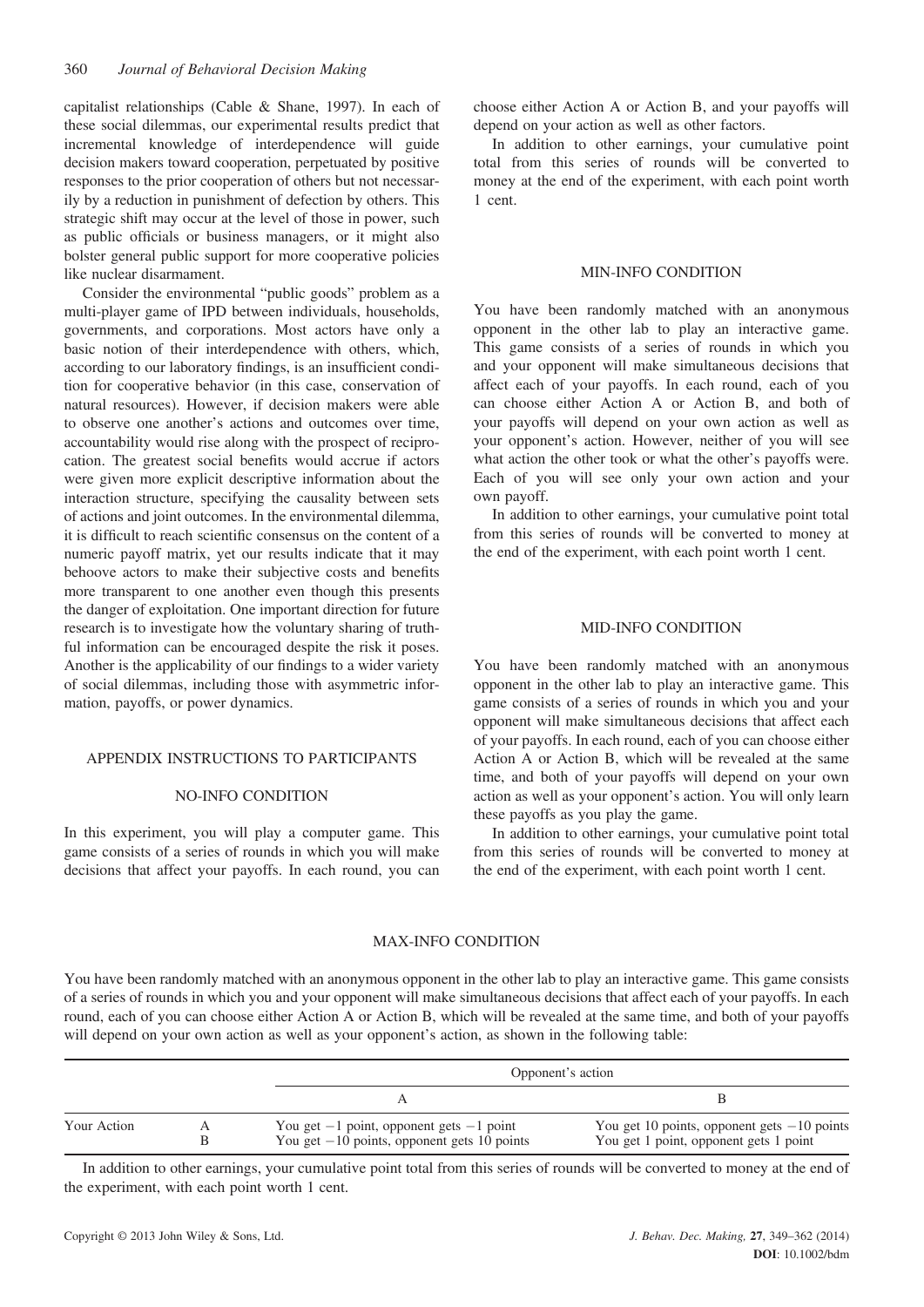## ACKNOWLEDGEMENTS

This research was supported by the Defense Threat Reduction Agency grant HDTRA1-09-1-0053 to Cleotilde Gonzalez and Christian Lebiere.

## **REFERENCES**

- Axelrod, R. (1980). Effective choice in the prisoner's dilemma. Journal of Conflict Resolution, 24(1), 3–25. DOI: 10.1177/ 002200278002400101
- Axelrod, R. (1984). The evolution of cooperation. New York: Basic Books.
- Axelrod, R., & Hamilton, W. D. (1981). The evolution of cooperation. Science, 211(4489), 1390–1396. DOI: 10.1126/science.7466396
- Baker, F., & Rachlin, H. (2001). Probability of reciprocation in repeated prisoner's dilemma games. Journal of Behavioral Decision Making, 14, 51–67. DOI: 10.1002/1099-0771(200101) 14:1<51::AID-BDM365>3.0.CO;2-K
- Bandura, A. (1982). Self-efficacy mechanism in human agency. American Psychologist, 37(2), 122–147. DOI: 10.1037/0003-066X.37.2.122
- Baron, R. M., & Kenny, D. A. (1986). The moderator–mediator variable distinction in social psychological research: Conceptual, strategic, and statistical considerations. Journal of Personality and Social Psychology, 51(6), 1173–1182. DOI: 10.1037/ 0022-3514.51.6.1173
- Barron, G., & Erev, I. (2003). Small feedback-based decisions and their limited correspondence to description-based decisions. Journal of Behavioral Decision Making, 16, 215–233. DOI: 10.1002/bdm.443
- Blount, S. (1995). When social outcomes aren't fair: The effect of causal attributions on preferences. Organizational Behavior and Human Decision Processes, 63(2), 131-144. DOI: 10.1006/obhd.1995.1068
- Cable, D. M., & Shane, S. (1997). A prisoner's dilemma approach to entrepreneur–venture capitalist relationships. Academy of Management Review, 22(1), 142–176.
- Camerer, C. F., & Fehr, E. (2006). When does "Economic Man" dominate social behavior? Science, 311(5757), 47–52. DOI: 10.1126/science.1110600
- Camerer, C., (2003). Behavioral game theory: Experiments in strategic interaction. Princeton University Press.
- Charness, G., & Rabin, M. (2002). Understanding social preferences with simple tests. Quarterly Journal of Economics, 117 (3), 817–869. DOI: 10.1162/003355302760193904
- Cialdini, R. B., Reno, R. R., & Kallgren, C. A. (1990). A focus theory of normative conduct: Recycling the concept of norms to reduce littering in public places. Journal of Personality and Social Psychology, 58(6): 1015–1026.
- Clark, K., & Sefton, M. (2001). The sequential prisoner's dilemma: Evidence on reciprocation. The Economic Journal, 111(468), 51–68. DOI: 10.1111/1468-0297.00588
- Conybeare, J. A. C. (1984). Public goods, prisoners' dilemmas and the international political economy. International Studies Quarterly, 28(1), 5–22.
- Cox, J. C. (2004). How to identify trust and reciprocity. Games and Economic Behavior, 46(2), 260–281. DOI: 10.1016/S0899-8256 (03)00119-2
- Fantino, E., & Navarro, A. (2012). Description–experience gaps: Assessments in other choice paradigms. Journal of Behavioral Decision Making, 25, 303–314. DOI: 10.1002/bdm.737
- Festinger, L. (1954). A theory of social comparison processes. Human Relations, 7, 117–140. DOI: 10.1177/001872675400700202
- Festinger, L. (1957). A theory of cognitive dissonance. Stanford, CA: Stanford University Press.
- Gallagher, H. L., Jack, A. I., Roepstorff, A., & Frith, C. D. (2002). Imaging the intentional stance in a competitive game. NeuroImage, 16, 814–821. DOI:10.1006/nimg.2002.1117
- Gonzalez, C., & Martin, J. M. (2011). Scaling up instance-based learning theory to account for social interactions. Negotiation and Conflict Management Research, 4(2), 110–128. DOI: 10.1111/j.1750-4716.2011.00075.x
- Hadar, L., & Fox, C. R. (2009). Information asymmetry in decision from description versus decision from experience. Judgment and Decision Making, 4(4), 317–325.
- Halevy, N., Sagiv, L., Roccas, S., & Bornstein, G. (2006). Perceiving intergroup conflict: From game models to mental templates. Personality and Social Psychology Bulletin, 32, 1674–1689. DOI: 10.1177/0146167206291947
- Hau, R., Pleskac, T. J., & Hertwig, R. (2009). Decisions from experience and statistical probabilities: Why they trigger different choices than a priori probabilities. Journal of Behavioral Decision Making, 23(1), 48–68. DOI: 10.1002/bdm.665
- Hau, R., Pleskac, T. J., Kiefer, J., & Hertwig, R. (2008). The description–experience gap in risky choice: The role of sample size and experienced probabilities. Journal of Behavioral Decision Making, 21(5), 493–518. DOI: 10.1002/bdm.598
- Hertwig, R., Barron, G., Weber, E. U., & Erev, I. (2004). Decisions from experience and the effect of rare events in risky choice. Psychological Science, 15(8), 534–539. DOI: 10.1111/j.0956- 7976.2004.00715.x
- Hwang, P., & Burgers, W. P. (1997). Properties of trust: An analytical view. Organizational Behavior and Human Decision Processes, 69(1), 67–73. DOI: 10.1006/obhd.1996.2673
- Jones, E. E., & Harris, V. A. (1967). The attribution of attitudes. Journal of Experimental Social Psychology, 3(1), 1–24. DOI: 10.1016/0022-1031(67)90034-0
- Juvina, I., Saleem, M., Martin, J. M., Gonzalez, C., & Lebiere, C. (2013). Reciprocal trust mediates deep transfer of learning between games of strategic interaction. Organizational Behavior and Human Decision Processes, 120(2), 206–215. DOI: [http://](http://www.sciencedirect.com/science/article/pii/S0749597812001215) [www.sciencedirect.com/science/article/pii/S0749597812001215](http://www.sciencedirect.com/science/article/pii/S0749597812001215)
- Kahneman, D., & Tversky, A. (1979). Prospect theory: An analysis of decision under risk. Econometrica, 47(2), 263–291. DOI: 10.2307/1914185
- Kelley, H. H., & Thibaut, J. W. (1978). Interpersonal relations: A theory of interdependence. New York, NY: Wiley.
- Kreps, D. M., & Wilson, R. (1982). Reputation and imperfect information. Journal of Economic Theory, 27, 253–279. DOI: 10.1016/0022-0531(82)90030-8
- Lejarraga, T. & Gonzalez, C. (2011). Effects of feedback and complexity on repeated decisions from description. Organizational Behavior and Human Decision Processes, 116, 286–295. DOI: 10.1016/j. obhdp.2011.05.001
- Ludvig, E. A., & Spetch, M. L. (2011). Of black swans and tossed coins: Is the description–experience gap in risky choice limited to rare events? PLoS ONE, 6(6), e20262. DOI:10.1371/journal. pone.0020262
- McCabe, K., Houser, D., Ryan, L., Smith, V., & Trouard, T. (2001). A functional imaging study of cooperation in twoperson reciprocal exchange. Proceedings of the National Academy of Sciences, 98(20), 11832–11835. DOI: 10.1073/ pnas.211415698
- Moore, D. A., Kurtzberg, T. R., Thompson, L. L., & Morris, M. W. (1999). Long and short routes to success in electronically mediated negotiations: Group affiliations and good vibrations. Organizational Behavior and Human Decision Processes, 77(1), 22–43. DOI: 10.1006/obhd.1998.2814
- Nisbett, R. E., & Ross, L. (1980). Human inference: Strategies and shortcomings of social judgment. Englewood Cliffs, NJ: Prentice-Hall.
- Pillutla, M. M., & Chen, X. (1999). Social norms and cooperation in social dilemmas: The effects of context and feedback. Organizational Behavior and Human Decision Processes, 78(2), 81–103. DOI: 10.1006/obhd.1999.2825
- Premack, D., & Woodruff, G. (1978). Does the chimpanzee have a theory of mind? Behavioral and Brain Sciences, 1(4), 515-526. DOI: 10.1017/S0140525X00076512